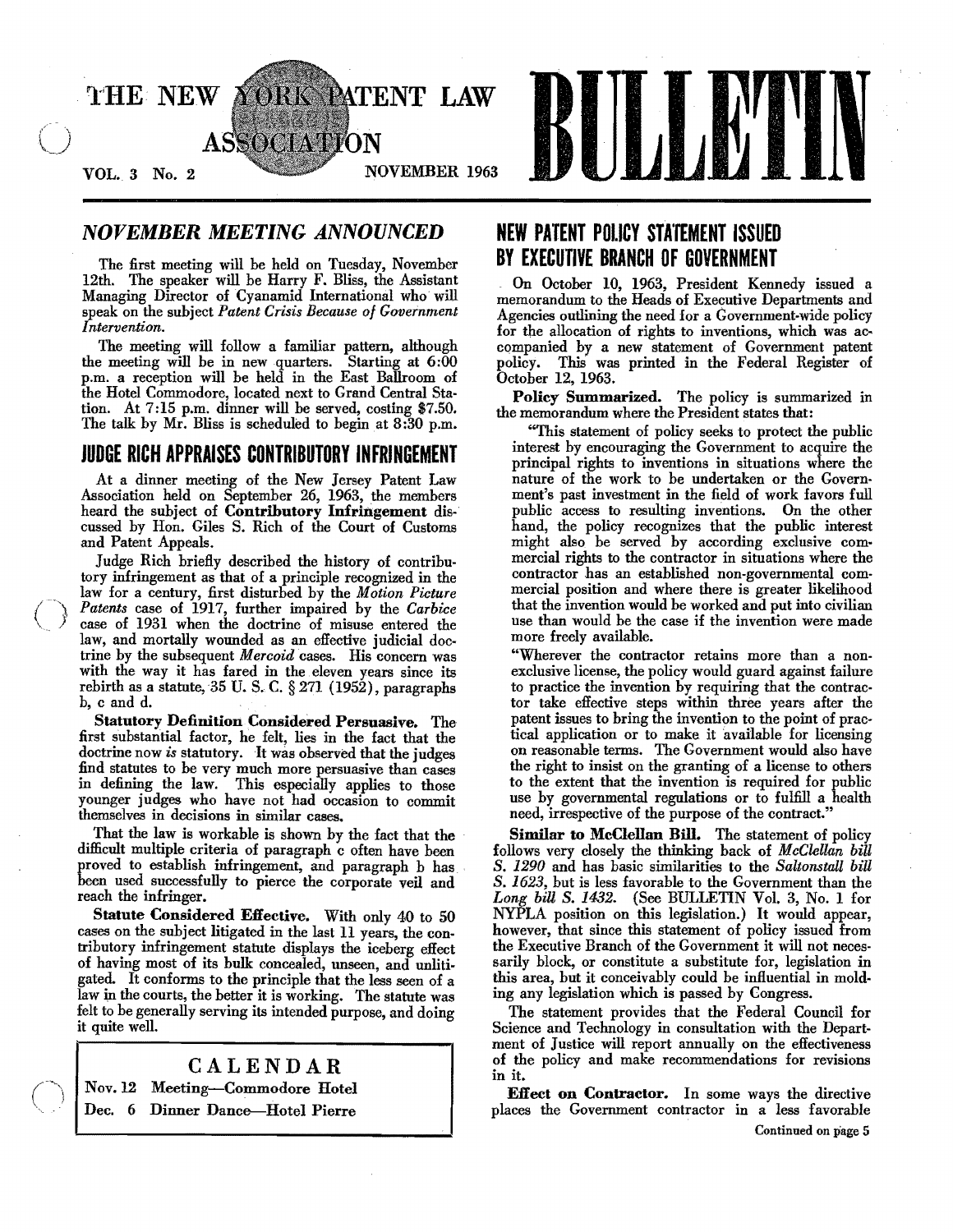# FfC COUNSEL PROPOSES RESTRICTIvE DRUG ORDER

Federal Trade Commission attorneys in Washington have proposed a rigorous order designed to restore competition in the manufacture and sale of antibiotics by opening the field to all comers. The proposed order was in response to a call for briefs on the issue of an effective remedy by the Commission, after the Commission had ruled adversely to the several large drug companies concerned.

The FTC had held that "unclean hands and bad faith" played a major role in the issuance of a tetracycline patent to Chas. Pfizer & Co., Inc. The FTC also held that American Cyanamid Co., Bristol-Myers Co., its subsidiary Bristol Laboratories, Inc., Olin Mathieson Chemical Corp., and the Upjohn Co. had conspired to fix prices on tetracycline.

The FTC decision, handed down on August 8, was unusual in that it reversed the decision of the hearing examiner that the complaint against the drug companies be dismissed. An examiner's findings normally carry considerable weight, though subject to review by the Commission.

#### The proposed order would:

• Prohibit Pfizer from enforcing its tetracycline patent  $(Connect, 2,699,054)$ .

• Require Pfizer, Cyanamid and Bristol to issue royalty free licenses on tetracycline patents owned by them, as well as on other patents which might prohibit the production of tetracycline.

• Prohibit the companies from utilizing trade and brand names in connection with the sale of tetracycline.

The proposed order has been severely attacked by the drug companies as too sweeping, overly punitive and requiring the FTC to go beyond its existing authority.

## Attorneys Must Register Before January 1, 1964

Attorneys are reminded of the fact that under Judiciary Law § 467(a), Chapter 204, § 74 of the Laws of 1963, "every attorney, counselor-at·law duly licensed and admitted to practice law in this state on the first day of September, 1963, shall, on or before the first day of January, 1964, file with the Clerk of the Court of Appeals a certificate of registration upon a form which shall be furnished by the clerk on application therefor" and that "a fee of \$15 shall accompany the certificate."

The necessary certificate of registration may be ob· tained by writing to the Clerk, Court of Appeals, Court of Appeals Hall, Albany, New York or to the Clerk, Appellate Division, S\_upreme Court, Madison Avenue and 25th Street, New York, N. Y. The payments may be made by check or money order payable to the Clerk, Court of Appeals.

## ZIP CODE NOW INCLUDED

All communications to the Patent Office should be addressed:

> Hon. Commissioner of Patents Washington, D. C. 20231

# SUGGESTIONS REQUESTED FOR ANNUAL JOHN SCOTT AWARD

The John Scott Award, which presently consists of \$2000 in cash, a copper medal and a scroll, is awarded annually for an invention of benefit to mankind.

The award is made by an Advisory Committee that is located in Philadelphia. The Advisory Committee has again requested the advice of the NYPLA in suggesting the names of deserving inventors whose accomplishments qualify for the John Scott Award. The Subcommittee on Exhibitions and Awards of the NYPLA Committee on Public Information and Education has agreed to under· take a preliminary screening of suggestions forwarded by our members.

Past recipients of the John Scott Award were Dr. Jonas Salk, for the polio vaccine; Professor Charles H. Townes, for the maser; Air Commodore Sir Frank Whittle (ret.), for the first practical jet engine; Dr. A. J. P. Martin for inventions in chromotography; and others.

Suggestions from the membership are solicited for the names of deserving inventors whose accomplishments have proven to be meritorious and who otherwise qualify for the John Scott Award. Please make your suggestions to the Chairman of the Subcommittee, Eliot Gerber, Esq., Davis, Hoxie, Faithfull & Hapgood, 30 Broad Street, New York, New York (DI 4-8450).

### "INCENTIVE TO PROGRESS" AVAILABLE

The APLA has announced that a twenty·two minute, 16 mm. color film on the U. S. Patent System entitled "Incentive to Progress" is now available for rental or purchase. The film undertakes to place the patent system in proper perspective in the economic and technological life of the country. Technical societies, business and industrial groups, as well as high school students, are among the recommended audiences. Order from the APLA, 802 National Press Building, Washington, D. C. Rental \$15.00; Purchase \$125.00.

Another color film on the Patent System entitled "Fuel to the Fire" is available from the George Wash. ington University's Patent, Trademark and Copyright Foundation as reported in the NYPLA BULLETIN for January 1962.

#### ARBITRATION PACTS NEGOIIATED WITH SIXIEEN COUNTRIES

The United States has negotiated commercial treaties with sixteen foreign countries providing for the reciprocal enforcement of arbitration agreements and awards, regardless of the nationality of the arbitrators or the place where the arbitration hearings are held. These agreements facilitate the smooth flow of international trade by providing businessmen with a method for settling disputes that may arise in the course of their activities.

The countries with which agreements have been negotiated are: Belgium, Denmark, Federal Republic of Germany, France, Greece, Iran, Ireland, Israel, Italy, Japan, Korea, Luxembourg, Netherlands, Nicaragua, Pakistan and Vietnam.

To help implement these treaties, the American Arbitration Association has concluded agreements with arbitral bodies and chambers of commerce in many of those countries. By such pacts Americans can use facilities for arbitration abroad-if that should be the place of arbitration-and traders in other countries can invoke AAA rules and procedures when they want to arbitrate in the United States. .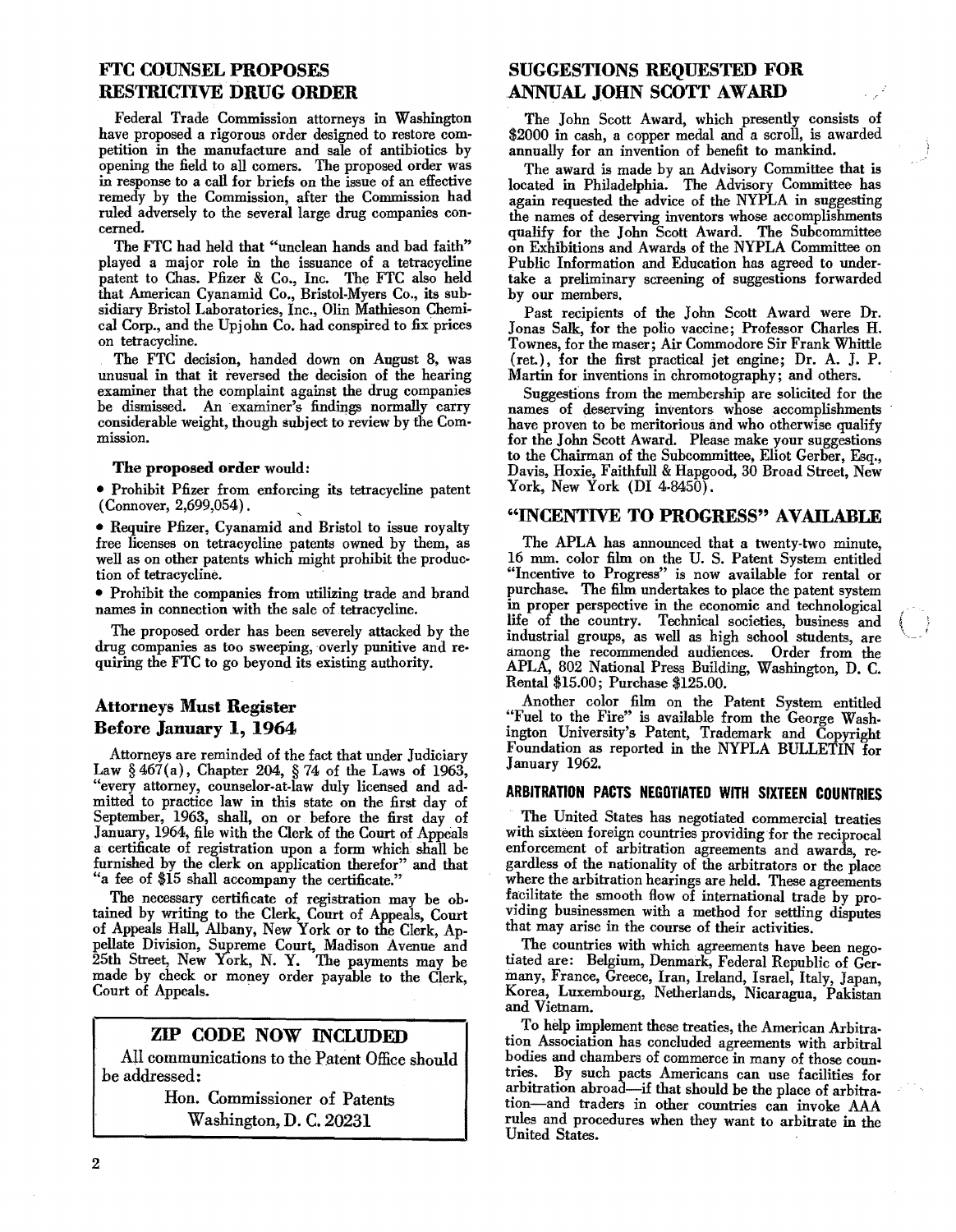# *---Reporting ofPrior Art Required* by *Proposed Rule* --

In an effort to assist the Patent Examining Corps in the conduct of its examination procedure, an amendment to the Rules of Practice has been proposed, requiring applicants to file with each application, a statement as to his knowledge of the "significantly pertinent" prior art. The text of the proposed change, which is in the form of an addition to existing Rule 104, is as follows:

"(c) The applicant must list in a separate statement accompanying the application, the published art (including patents, foreign and domestic) known to him at the time of the application, and believed by the applicant to be significantly pertinent to the claimed invention. If no such art is known to the applicant, this should be expressly asserted. This statement shall not be considered to be a representation that a search has been made, or that no better art than that listed exists. The applicant may at his option, state whether or not a search has been made. If such statement does not accompany the application, the examiner may require the filing of such statement before action is made."

According to the notice appearing in the Federal Register on July 24, 1963 (28 F. R. 7513), making available the results of preliminary searches made by applicants will result in more thorough investigation of the available prior art. The belief is also expressed that it will make the presumption of validity attaching to the patents "more meaningful and stronger." The ability of the proposed rule change to accomplish these ends has been questioned by some members of the Patent Bar.

Permitted by Statute and Rules. The statement as to the applicant's knowledge of the "significantly pertinent prior art" required by the proposed new rule is not prohibited by the patent statute or Rules of Practice, nor does it run afoul of current practice. Some concern has been expressed as to the status of the statement in the file wrapper, particularly in connection with filing abroad, but it does not appear that it will be considered as part of the "application as originally filed", particularly in view of 35 U. S. C. §§ 111-115, which prescribe the contents of a patent application. However, it has been suggested that the proposed language be revised to permit the statement to be filed subsequent to the application but prior to the first Office Action, to remove any doubts.

Critics of the proposal have also noted the fact that the new rule does not provide for penalties in the event the applicant fails to provide the required statement and, in the absence of sanctions, question its ability to induce sincere compliance.

Will Examiner Be Aided? The principal doubt voiced as to the effectiveness of the proposed rule change is directed towards its ability to achieve its primary goal, that of assisting the Examiner in his examining job. Whether or not the Examiner will actually have his searching burden eased, or whether he will be influenced by the art cited by the applicant and thus unduly limit his search, are problems that will be presented should the proposed rule be enacted.

Proponents of the change point to the fact that ordinarily the applicant is more deeply immersed in the subject matter of the application than the Examiner, and consequently more aware of existing prior art. On the

other hand, what constitutes "significantly pertinent" prior art, in the language of the proposal, requires a subjective determination that could be different for the applicant, his attorney, and the Examiner.

Presumption of Validity. In advancing the proposed new rule, the Patent Office suggests that the practice will tend to strengthen the presumption of validity attaching to issued patents. Whether or not this would actually be the case will, of course, have to await consideration by the courts. Many solicitors are of the belief that the existing practice of voluntarily advising the Examiner of pertinent prior art is at least equally effective and would not add to the paper load already on the Patent Office. A possible abuse of the proposed rule, indiscriminate listing of a large number of references to extend the presumption of validity, is also mentioned by critics.

Increased Burden on Applicant. In its present form, the proposed new rule imposes on the applicant the burden of filing an additional paper with his application, and if a search has been conducted, a determination of significantly pertinent prior art must also be made. Practitioners opposed to the change point to the increased costs that would accrue which must either be absorbed by them or passed on to the applicants, and in the case of the latter, the discouraging effect on individual inventors. As a result, it is contended, the number of preliminary searches that are made would be significantly reduced, which in turn would be reflected as a net increase in the Examiner's effort.

The proposed new rule has also been attacked in principle, on the ground that it usurps a prerogative of the applicant and forces him to reveal his "case" to the Patent Office before the latter is required to make its own position known. Such a procedure, it is urged, is not compatible with our accepted advocate legal system.

Language Revision Needed. Regardless of their individual views on the merits of the proposed new rule, all sides are agreed that some language revision is necessary. The antecedent basis for "such statement" in the last sentence of the proposal is ambiguous, it being unclear whether it refers to the "separate statement" of the first sentence or to what the applicant may "state" of the next to last sentence.

Hearings Held. Hearings on the proposed rule change were held as scheduled on October 1, 1963, in the Patent Office. First Assistant Commissioner Reynolds presided over the session which, was attended by approximately thirty members of the Patent Bar from different parts of the country. In addition to representatives of several Patent Law associations, interested individual practitioners voiced their opinions. According to an observer, the feelings of those attending the hearing were evenly divided in favor of and against instituting the change. For those interested, copies of the transcript of the hearing may be obtained by writing directly to Assistant Commissioner Reynolds and upon payment of the necessary reproduction costs.

The Patent Office has indicated that it will postpone its decision on whether or not to enact the rule change at least until the end of October, until which time it will entertain further comments from members of the Patent Bar.

 $\boldsymbol{3}$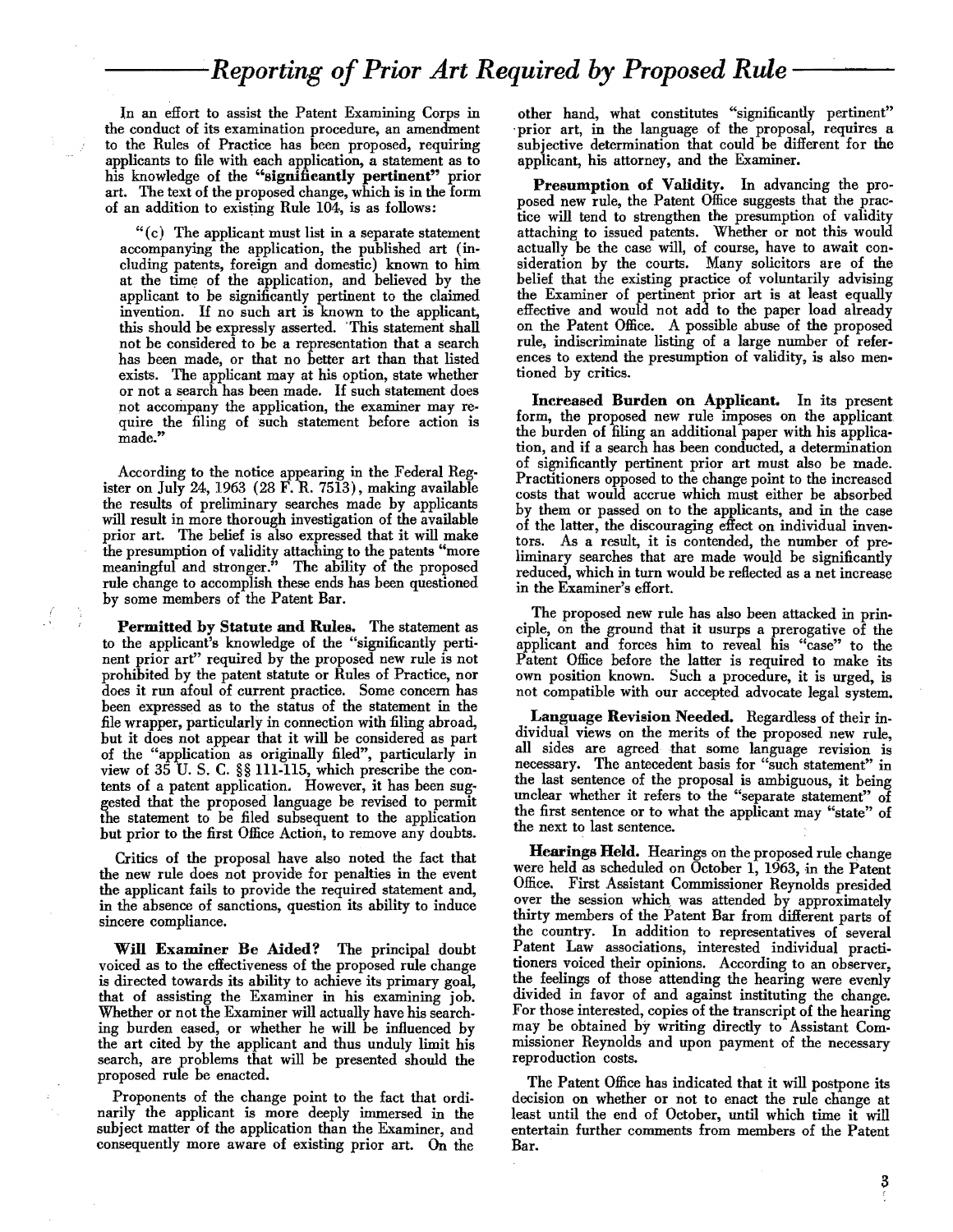# DRUG PATENT PROTECTION EXPECTED SOON IN ITALY

Italy is one of the few countries in the non-communist world which does not provide protection for drug processes and products. This has resulted in serious economic loss. It is expected that Italy will revise its patent law to provide for this protection. A bill providing for these changes has been approved by the Italian Council of Ministers and final approval by the Government is expected.

The proposed Italian patent law while providing protection for processes and products would exclude serums and vaccines. It is probably evident that the passage of such a new lew is intended to:

• Enable manufacturers to obtain protection and thereby do away with the abuses and inferior drugs resulting from the pirating of drug formulas;

• Promote the standardization of products, and

• Encourage research with the assurance that any product resulting from such research would be protected.

. Broad Public Support. The prime mover in connection with the proposed new law for the protection of chemical and pharmaceutical products and processes is the Government. The reason that the law is expected to be passed is that it has a much broader basis of support among the Italian political parties and Italian manufacturers. Recently, the Socialist parties in Italy have come to favor the proposed law.

Ministry of Health Plays Role. It is expected that the law will provide for health licenses which would be under the jurisdiction of the Ministry of Health who would be empowered to set suitable royalty rates based upon the public interest and benefits. The Ministry of Health will have jurisdiction with respect to examination for novelty. The news was disclosed in an article in the New York Times on September 26, 1963.

# INDIVIDUAL INVENTOR'S ROLE ASSESSED

In his article appearing in the March-April 1963 *Harvard Business Review* entitled "Champions for Radical New Inventions," Dr. Donald A. Schon, formerly of Arthur D. Little, Inc., critically examines the resistance as well as the incentives to technical, innovation. He mar· shalls impressive evidence in support of this premise:

"It is. clear, then, that in recent times individuals working without organizational support have been responsible for an extraordinarily high percentage of important, radical commercial developments."

Incentive Sometimes Lacking. Inventors have a hard road to follow because of built-in organizational resistance to change. If his own organization resists, the inventor must promote his idea independently fighting both his own organization and the outside world. Dr. Schon says:

"The double obstacle is usually insuperable. And what is more, the technical man usually has no incentive to overcome it. He will have signed away his patent rights, so that he cannot profit from them.

The Champion of the Invention. Dr. Schon maintains that successful innovation must receive active and vigorous promotion to overcome normal resistance and that typically one man emerges as the champion of the idea. "In our own time, Admiral Rickover's skill in defending and promoting his ideas is legendary." The author also refers to Alexander Zarchin's efforts, which

# .P. O. PROPOSES DISCLOSURE TO LIMIT UNAUTHORIZED AID

The Patent Office has proposed to amend Patent Rule 33 by the following addition:

"(b) An applicant who is not represented by a registered attorney or agent may be required to state whether he received assistance in the preparation or prosecution of his application, for which any compensation or consideration was given, and if so, to disclose the name or names of the person or persons providing assistance."

This proposal was made in the Federal Register of July 31, 1963, and no hearing is scheduled.

The Patent Office has announced that experience showed that applicants often seek assistance from persons who are not registered to practice before the Patent Office, without knowing that these persons cannot represent them before the Patent Office in patent matters; that frequently abandonment of the application has resulted because of the time lag involved in having papers prepared by such persons for the signature by the applicant.

Concern has been expressed among practitioners that an applicant who files in his own name may need to divulge the name of the engineer who assisted in the reduction to practice, the draftsman who may have made the drawings and other craftsmen who may have lent a hand. This concern seems unnecessary, as the proposed addition to Rule 33 expressly limits the inquiries to "assistance in the preparation or prosecution" of the "application", for pay.

### ABA JOURNAL FEATURES ARTICLE ON PATENTS

"Patents, Monopolies and the Antitrust Laws" was the subject of an article written by Nathan M. Briskin, Esq., and published in the July, 1963 issue of the American Bar Association JournaL

Mr. Briskin reviewed society's treatment of inventions and inventors from the Roman period to the present, and concluded that only in recent times has the effect of new inventions on the national growth been appreciated. Problems arise only where the patentee seeks to achieve a business objective with his patent which is beyond the scope of the patent grant.

were ultimately successful in interesting the Israeli gov .ernment'in his salt-water conversion process.

Dr. Schon's study does not relate the role of patents to the emergence of a "champion" of the invention or as a factor in overcoming innovative resistance, but this article merits the thoughtful attention of the Patent Bar, since if the invention dies a.borning, it will never be added to the patented art. (Single reprints are avail· able from Harvard Business Review, Soldiers Field, Boston 63, Mass. at \$1.00.)

Author in Government Post. Dr. Schon is now director of the Office of Technical Services in the Department of Commerce. He is also executive secretary of the National Inventor's Council.

Another recent appointee in the Commerce Department is Dr. J. Herbert Hollomon, Assistant Secretary of Commerce for Science and Technology. Dr. Hollomon is reported to be of the opinion that the biggest ohstacle to technical change is not the conception of an idea, but its promotion and acceptance. In this respect, his view seems quite similar to that of Dr. Schon.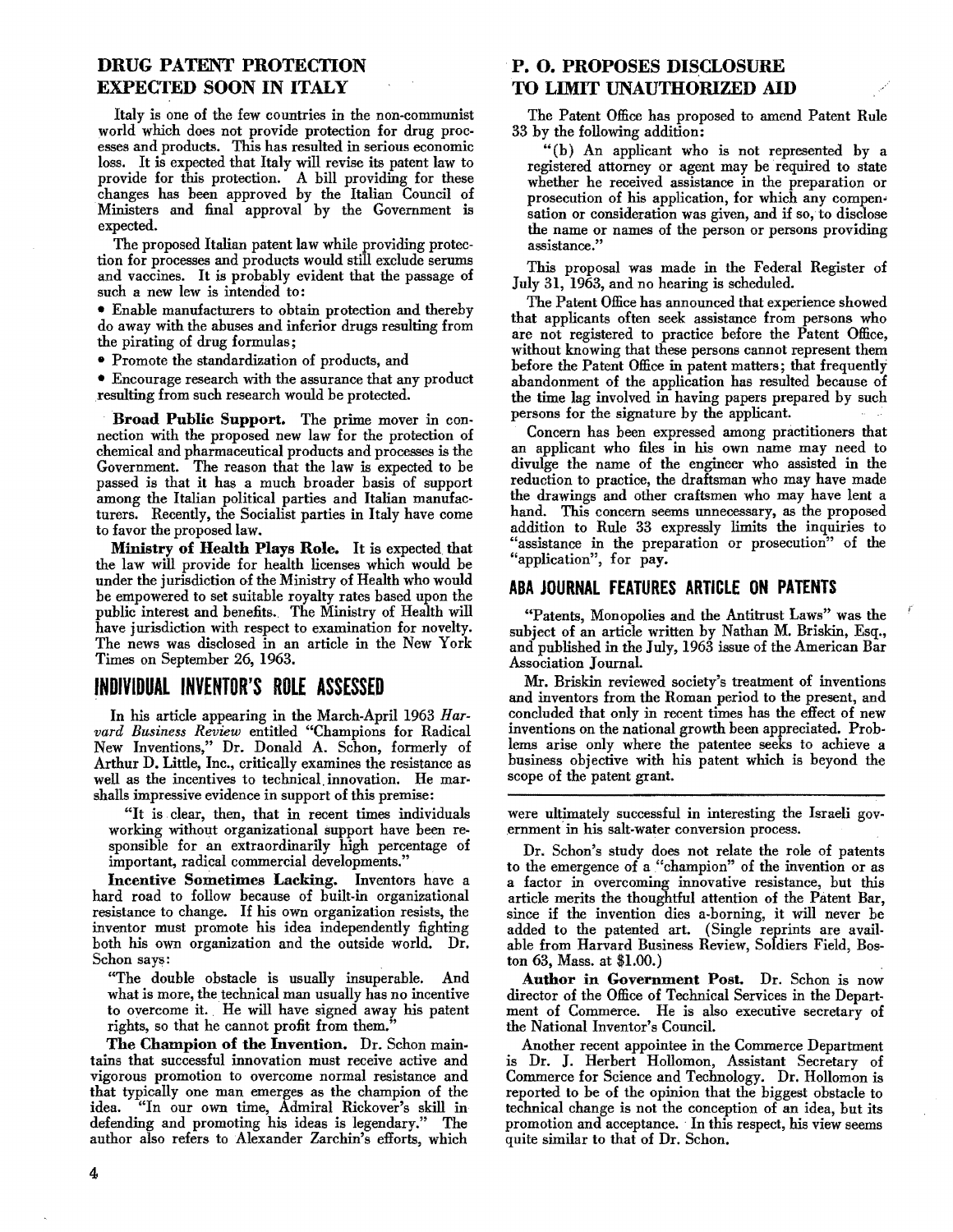# RECENT CASES OF SPECIAL INTEREST **BRIEFS FROM WASHINGTON**

Patent-Antitrust. The Sherman Act is violated where an entire course of dealings as evidenced by crosslicensing agreements and interference settlements has as its purpose the exclusion of foreign competition from the United States, United States v. The Singer Manufacturing Co., 371 U. S. 918 (1963): The Supreme Court carefully reviewed, on direct appeal, an antitrust case brought against Singer, and reversed a dismissal by the District Court. The high Court found that Singer's cross-licensing agreements were not to settle a conflict of priority but to provide effective protection against imported infringing Japanese sewing machines. Singer's subsequent procurement of the interfering patent was to provide it with a means of prohibiting Japanese imports by infringement suits and by proceedings before the Tariff Commission. These agreements, although for the benefit of Singer and its licensees, had as the main purpose, a means of enforcement against foreign competition and were found illegal

• • • •

*Copyright.* The publication of a manual of solntions to problems in a copyrighted text constitutes a copyright infringement, Addison-Wesley Publishing Co. v. Brown, 139 USPQ 47 (E. D. N. Y. 1963). The infringers published the manual for unsolved physics prob. lems contained in a well known college textbook. AI· though none of the text was literally reproduced in the infringing work, the Court held that copying is not confined to literal reproduction. It resolved any doubt in favor of the copyright holder, since the purpose of the copyright laws was the encouragement of individual ef. fort, and since the infringers profited from their work while the availability to students of the manual of solutions adversely affected prospects of collegiate adoption of the textbook.

• • • •

Patent-Tax. An employee who assigns his inventions to his employer, and who is later paid a percentage of the royalties received by his employer for licensing the use of such inventions to others, may treat such royalties as capital gains for tax purposes, McClain v. Comm'r of Internal Revenue, 138 USPQ 653 (Tax Court 1963) • Even though the employee was required by his employ. ment contract to make such assignments, and though the employee compensation plan was adopted after the assign. ments were made, such payments were not gifts, bonuses or wages. Rather, they were attributable to the transfer of the patent rights and so taxable as capital gains.

• • • •

*Trademark.* When a trademark user elects to use his own name as a trademark in part or in whole, the registerability of such mark is subject to the same considerations as other types of marks, John W. Taylor Packing Co. v. Taylor Sales, Inc., 139 USPQ 59 (P. O. Tm. Tr. & App. Bd. 1963). Recognizing that the surname of the president of applicant corporation was "Taylor", the Board held that any special rights one may have to use his own name in connection with his business do not continue so as to benefit a corporation which uses the name of an officer.

H. R. 8457-Halpern. This bill was introduced on September 17,1963 and has been referred to the Com· mittee on the Judiciary. This bill would amend subsection  $1(e)$  of 17 U.S.C. so as to repeal the jukebox exemption from the Copyright Laws.

H. R. 7370-Willis. An amendment has been proposed and approved, and a new Patent Office Fee bill, H. R. 8190, has been reported out. This new bill differs from H. R. 7370 only as to the amendment, which relates to the manner in which a patent is issued, and it is still believed that this legislation to increase Patent Office fees will pass during this session.

H. R. 8040-Belcher. Referred to the Committee on the Judiciary, this is another, but milder, fee bill providing "only" for a \$60 filing fee, a \$60 final fee and \$5 for each claim in excess of twenty, with small increases in these fees later on. There would be no maintenance fees, but patent copies would cost 50 cents.

S. 1655-McClellan. Introduced this year, this bill proposes to amend Section 1498 of Title 28 by inserting the following paragraph at the end of the second para· graph in subsection (a): .

"For the purpose of this section, the word 'owner' shall mean the person who, at the time of the alleged use or manufacture, held legal title to the whole patent, comprising the right to exclude others from making, using or selling the invention throughout the United States, or an undivided part or share of the whole patent, or the whole patent within and throughout a specified geographic part of the United States."

The Department of Justice has suggested a need for this legislation because of certain interpretations of the word *"owner"* by the Court of Claims whereby *licensees* with no legal title interest in patents on which suits are based are allowed to sue the United States for infringement. Thus, these interpretations make possible multiple suits for the same alleged infringement.

#### Recent Bills Introduced

H. R. 8207-Fascell. This bill would permit members of the highest court in their jurisdiction to practice before any federal administrative agency including the Patent Office.

S. 2040-McClellan. A companion bill to H.R. 4430, this bill would permit the use of a declaration in lieu of an oath.

#### PATENT POlley STATEMENT ISSUED

#### Continued from page 1

climate than is afforded him by existing Department of Defense Procurement Regulations. It also perpetrates one point that has been disputed by industry, since the word "made" (relating to patents) is defined as the conception or first actual reduction to practice of the invention in the course of or under the contract. Thus, an invention conceived by the contractor prior to entering into the Government contract may be brought under the contract by actual reduction to practice of the invention as a result of his work under the contract. The trend in the proposed legislation in this area, to give the heads of the executive departments and agencies involved broad discretion in applying the rules, is also carried over into the directive with its inherent hazards for the contractor.